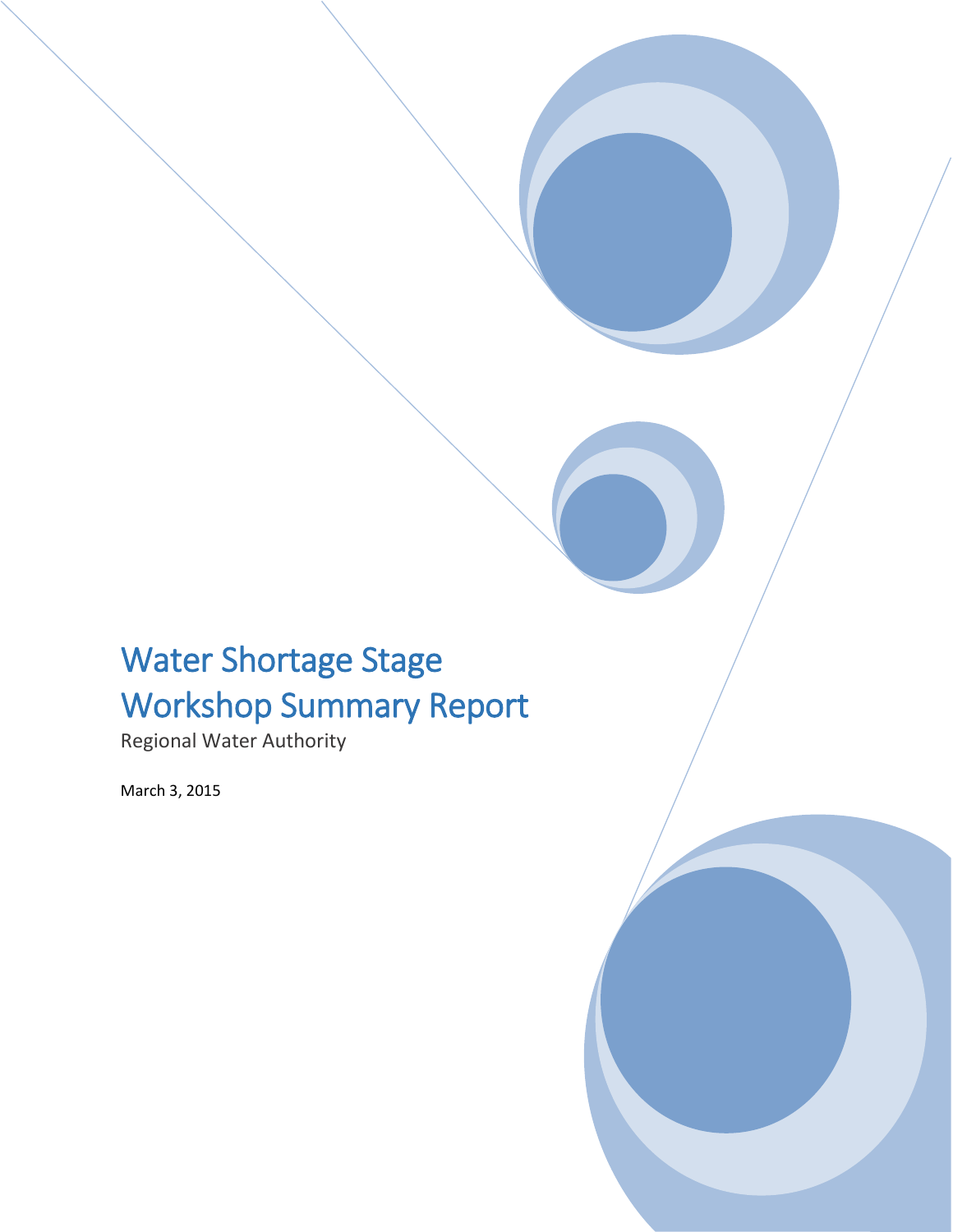# Table of Contents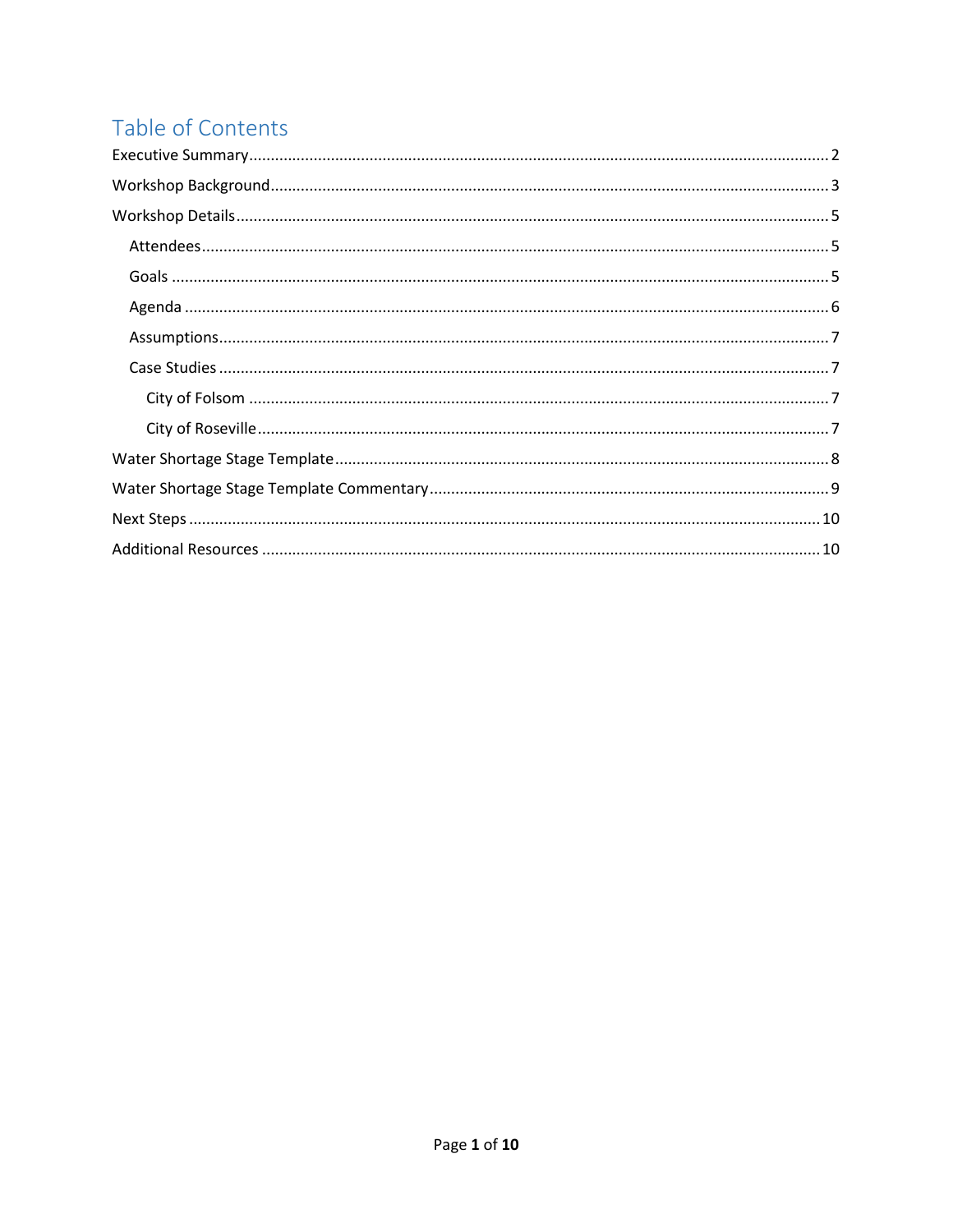### <span id="page-2-0"></span>Executive Summary

 $\overline{\phantom{a}}$ 

Communication with water customers is especially important during times of drought. As part of drought response, each water provider typically has a water shortage contingency plan in place that includes a set of water shortage stages.<sup>1</sup> These stages are triggered dependent on necessary percent reductions in use. The percent reductions have associated actions to reduce use that are either requested or required of customers. Typically these stages vary in name, percent reduction and associated actions as to meet local needs. However, as water provider boundaries are often intertwined, clearly communicating these stages to customers can be a challenge. For example neighbors across the street from each other often have different watering days, which can cause confusion. Situations such as this affect the success of local and regional public outreach messaging to urge customers to reduce water use.

For these reasons and with the added urgency of historic 2014 drought conditions, the Regional Water Authority (RWA) convened a workshop for water providers (local and county governments and water districts) in the Sacramento region to discuss and produce a water shortage stage template (Page 9). The workshop was held on November 20, 2014 and was attended by 21 people representing 12 Sacramento region water providers. The workshop presented an opportunity for water providers to discuss specific water conserving actions within a framework of water shortage stages. It also allowed these water providers to share successful actions and strategies that have been recently adopted and implemented in the region to better prepare water shortage contingency plans in the future.

The finalized template provided in this document would not have been possible without the extensive work of the Regional Managers Forum hosted by the Sacramento Area Council of Governments (SACOG) that produced a template base from which workshop attendees discussed and modified. **The purpose of this template is to serve as a tool to assist water providers in the development of their water shortage contingency plans. Each water provider retains discretion in its selection of the specific language, actions and requirements to include in each stage of its water shortage contingency plan.**  Included in the template are stage numbers, public announcement stage names, recommended conservation (water use percent reductions) and suggested actions.

This summary report document will be distributed to water providers in the Sacramento region and will be updated as necessary by the Regional Water Authority.

*About the Regional Water Authority: RWA is a joint powers authority representing two dozen water providers and affiliates in the greater Sacramento area. Its primary mission is to help its members protect and enhance the reliability, availability, affordability and quality of water resources.*

 $1$  It should be noted that water shortage stages are part of a broader water shortage contingency plan, which is part of a broader urban water management plan. For more information, visit the California Department of Water Resources' Urban Water Management webpage: www.water.ca.gov/urbanwatermanagement/.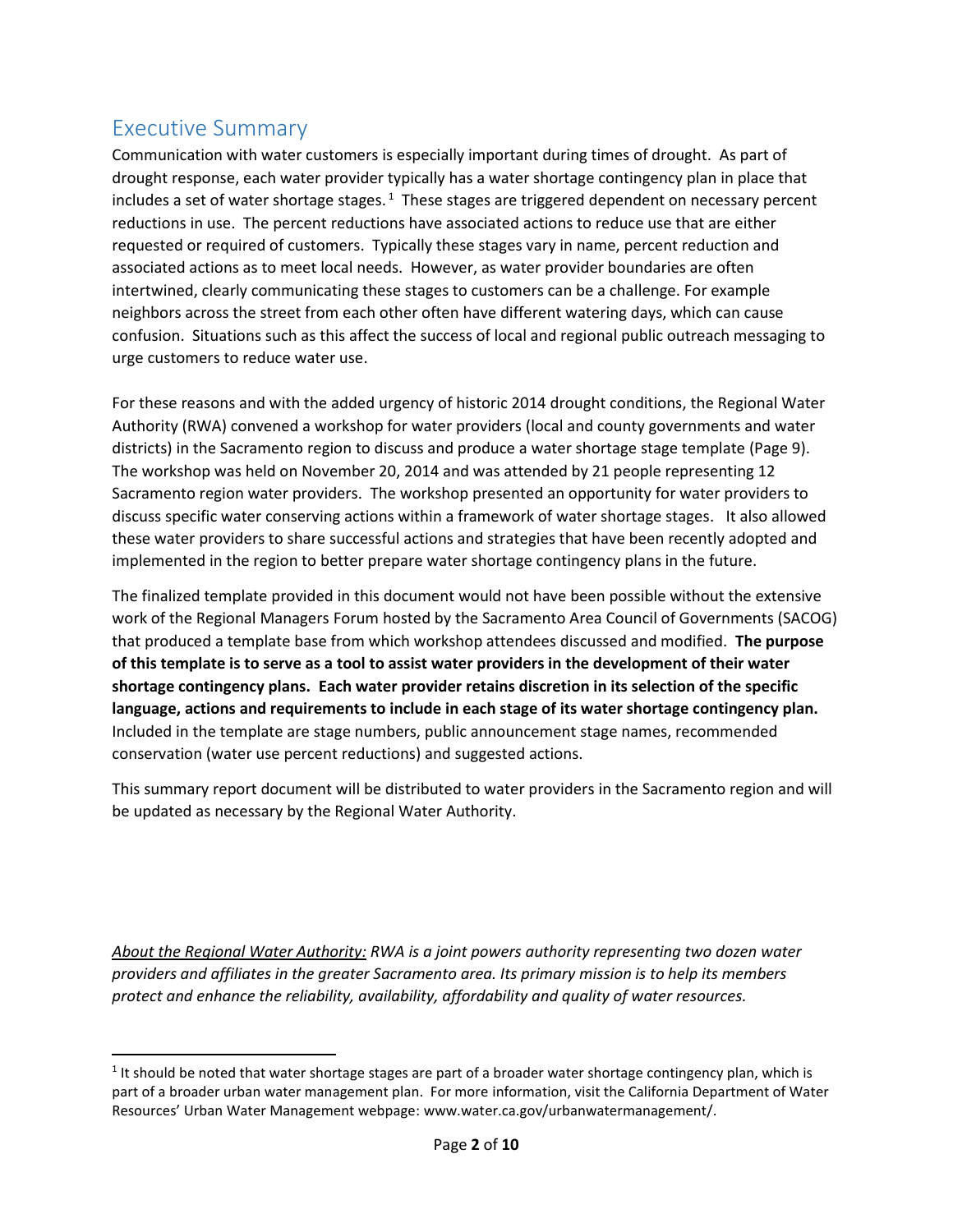### <span id="page-3-0"></span>Workshop Background

The desire for water providers in this region to coordinate water shortage stages has been recognized for some time now. There are many benefits to aligning stages such as increased regional and local consistency in public outreach messaging and reduced customer confusion. However, there are some challenges as well including the need to maintain local preferences and implications of stage language when water rates are involved. Despite these challenges the Sacramento region has made efforts to move toward aligning stages among water providers.

The first effort was in 2010 after the region experienced a dry water year in 2009. The Regional Water Authority (RWA) created the Regional Water Shortage Contingency Plan Consistency Work Group (Work Group) to draft common stage numbers, titles and water savings ranges (percent reductions). The Work Group consisted of the following RWA water provider members: Carmichael Water District, Citrus Heights Water District, City of Folsom, City of Lincoln, City of Roseville, City of Sacramento, Del Paso Manor Water District, Placer County Water Agency and Sacramento Suburban Water District. The Work Group recommended the stages and water savings ranges displayed in Table 1 and also recommended that all RWA member water providers consider changing elements of their respective water shortage contingency plan to be consistent with neighboring water providers. When no shortage exists, the recommendation was to refer to a "normal water supply" and point customers to their water provider's existing water waste ordinance or policy.

| <b>Stage</b> | <b>Title</b>                             | <b>Water Savings Range*</b> |
|--------------|------------------------------------------|-----------------------------|
| Stage 1      | Water Alert                              | Up to $10\%$                |
| Stage 2      | <b>Water Warning</b>                     | Up to $25%$                 |
| Stage 3      | <b>Water Crisis</b>                      | Up to 50%                   |
| Stage 4      | Water Emergency (Health and Safety Only) | >50%                        |

Table 1: 2010 RWA Water Shortage Stage Recommendations

\* The actual water savings target will be determined when a stage is declared by the water provider.

To complement the stage recommendations in Table 1, the Work Group also provided a list of recommended water efficiency measures that could be communicated to the public and the media in local and regional messages.

- Outdoors
	- o Keep water from running off your property when watering landscape.
	- o Repair leaks promptly (inside and out).
	- o Use shutoff nozzle on hoses.
	- o Maintain your swimming pool without draining and filling it.
	- $\circ$  Typically, watering three days per week is sufficient for most landscapes in the Sacramento region.
	- o Water during cooler morning and evening hours to reduce evaporation.
- Indoors
	- o Use high efficiency plumbing fixtures and appliances.
	- o Do full loads of laundry and dishes.
- Contact your water provider for additional recommendations and specific requirements.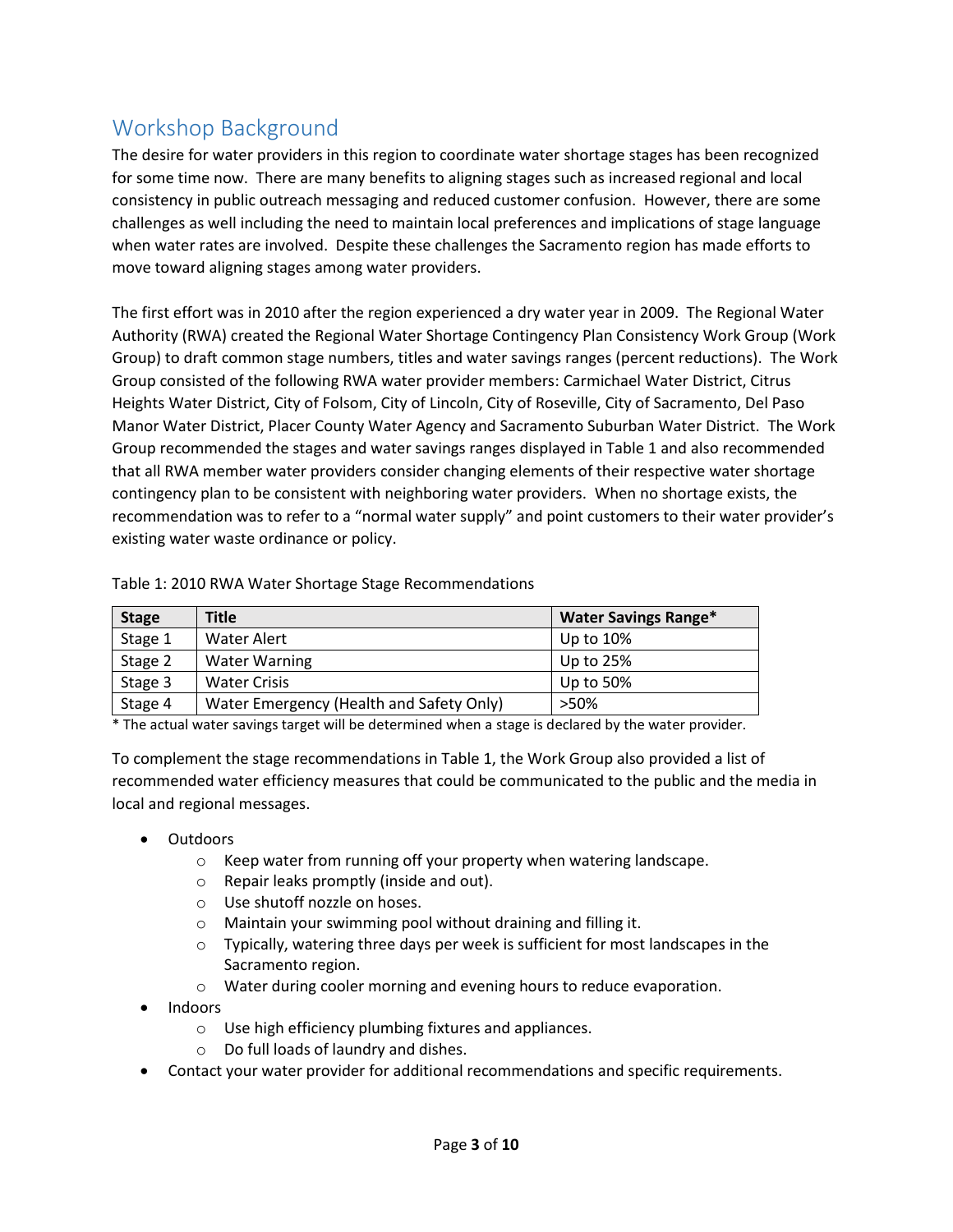As a result of this effort, seven water providers (out of 20) in the region incorporated all or some of the elements in Table 1 into their respective water shortage stage language. The changes occurred between 2010 and 2014.

The second effort was in response to the historic 2014 California drought and was led by a committee of local government staff as part of the Regional Managers Forum (Forum). The Forum is organized through the Sacramento Area Council of Governments (SACOG), the metropolitan planning organization for the Sacramento region. This effort produced a water shortage stage template that included coordinated stage numbers, stage names, percent reductions and corresponding conservation actions. This was a step further than previous efforts as it linked stage information with conservation actions to provide a more complete template. Landscape watering, water waste and construction related suggested language was included among other topics. During 2014, the committee, led by the City of Sacramento, discussed and produced a template document with the intention of aligning water shortage stages among participating local governments through the adoption of the template in their ordinances and plans.

This template served as the basis for the third effort described in the remainder of this document. The committee requested that RWA host a workshop to facilitate discussion and finalize the template with its members, which include water districts in addition to cities and counties. The workshop was held on November 20, 2014 and was attended by 21 people representing 12 Sacramento region water providers. The workshop presented an opportunity for water providers to discuss specific water conserving actions within a framework of water shortage stages. Water providers also shared successful actions and strategies that have been adopted and implemented in the region so that water providers may better prepare water shortage contingency plans now and in the future. The tone of the workshop shifted from requesting water providers adopt a common shortage stage template for their service areas (as was the case in the first and second efforts) to one of producing a "tool" for water providers. This tool would be a resource for water providers to be used while updating relevant ordinances and plans such as urban water management plans. It should be noted that only water providers that serve more than 3,000 customers or supplying more than 3,000 acre feet of water annually (known as urban water suppliers) are required to submit an urban water management plan.

The activity in 2014 both from the second and third efforts was influenced by several external factors that provided an additional incentive to be successful. The historic statewide 2014 drought and the water supply conditions experienced at Folsom Reservoir in early 2014 required an extensive public outreach effort to urge customers to conserve water. The need to effectively communicate to the region's water customers initiated the second effort to align water shortage stages. The Governor's request for a 20% reduction in water use across the state in January 2014 supported these efforts.

Furthermore in July 2014, the State Water Resources Control Board (State Water Board), an entity tasked with ensuring the highest reasonable quality of waters for the State, while allocating those waters to achieve the optimum balance of beneficial uses, adopted emergency regulations. These emergency regulations outlined mandatory water waste activities that were prohibited for everyone in the state and included:

Potable water to wash sidewalks & driveways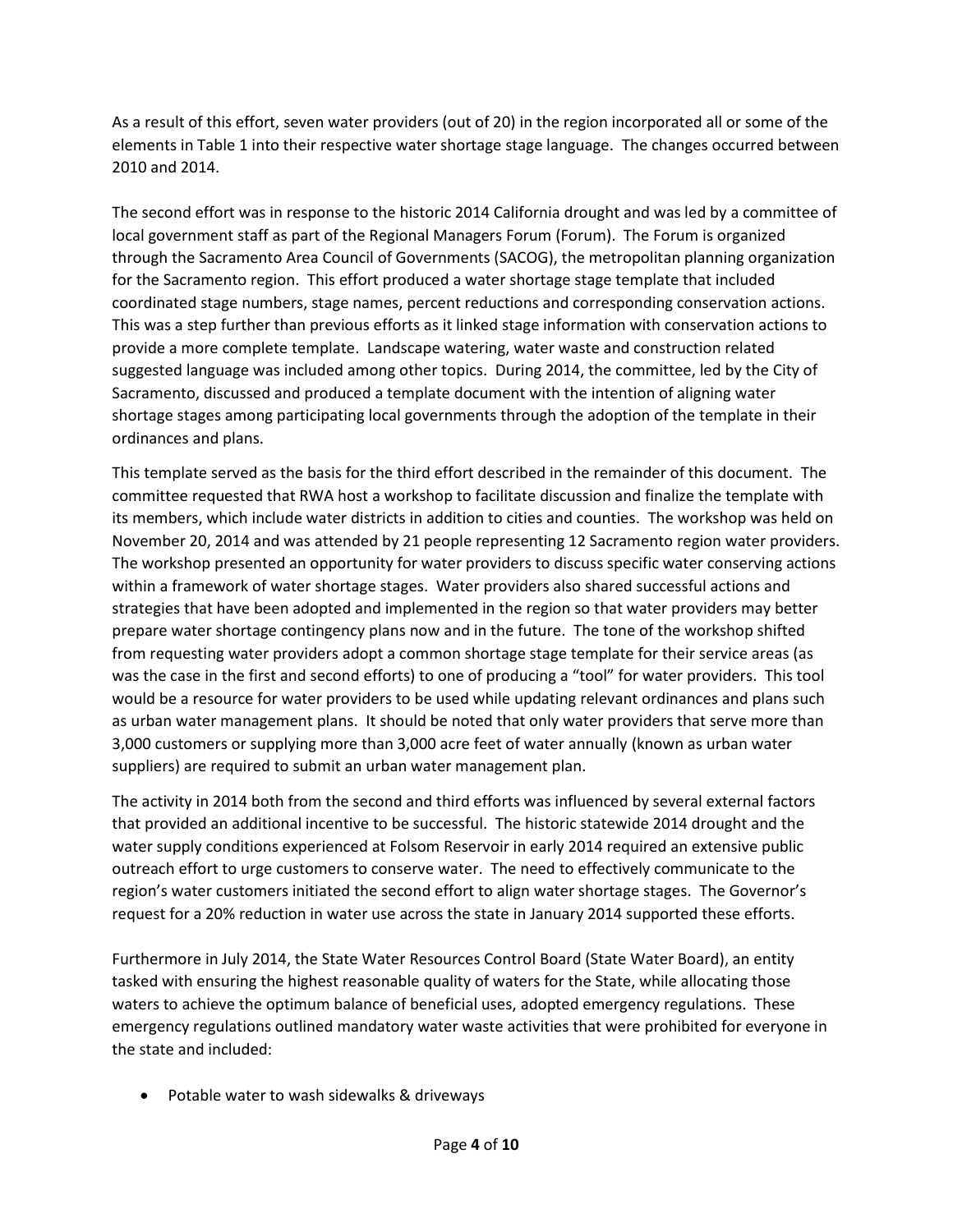- Runoff when irrigating with potable water
- Hoses with no shutoff nozzles to wash cars
- Potable water in decorative water features that do not recirculate the water

The State Water Board additionally directed activities for implementation by urban water suppliers including restrictions on outdoor irrigation by activating the relevant stage in suppliers' local water shortage stage plan and monthly reporting of water production (and additionally starting in October 2014 residential gallons per capita per day) data to the State Water Board. Local drought conditions and the outdoor irrigation requirement required by the State Water Board motivated many Sacramento area water providers to revisit and update their water shortage stage plans to be even more effective at responding to current water supply conditions and communicating with customers. Thirteen out of the region's 20 water providers made changes to their plans during 2014.

### <span id="page-5-0"></span>Workshop Details

#### <span id="page-5-1"></span>Attendees

The workshop was held on November 20, 2014 and was attended by 21 people representing 12 Sacramento region water providers (Table 2). The region's public information officers, water conservation managers and staff, general managers and municipal parks managers were invited.

| <b>Water Provider</b>                      | <b>Staff Attendees</b>                                        |
|--------------------------------------------|---------------------------------------------------------------|
| <b>Carmichael Water District</b>           | Steve Nugent and Chris Nelson                                 |
| Citrus Heights Water District              | Darlene Gillum                                                |
| City of Folsom                             | Marcus Yasutake and Don Smith                                 |
| City of Roseville                          | Kelye McKinney and Lisa Brown                                 |
| City of Sacramento                         | Jim Peifer                                                    |
| <b>Elk Grove Water District</b>            | Jim Malberg and Ellen Carlson                                 |
| Placer County Water Agency                 | Linda Yager                                                   |
| Rio Linda/Elverta Community Water District | Mary Henrici                                                  |
| Sacramento County Water Agency             | Kerry Schmitz, Mike Huot, Dan Gwaltney & Erika Nelson-Johnson |
| Sacramento Suburban Water District         | Greg Bundesen                                                 |
| San Juan Water District                    | Vicki Sacksteder                                              |

Table 2: 2014 Water Shortage Stage Workshop Attendees

#### <span id="page-5-2"></span>**Goals**

The following three workshop goals were achieved during and after the workshop:

- To finalize the draft Regional Managers Forum template document and provide it as a tool (not requirement) to water providers in the Sacramento region.
- To facilitate discussion among water providers regarding the priority of stage-specific conservation actions taking into account recent experience from early 2014.
- To document and share lessons learned to aid other water providers that may modify their local water shortage stages in the future.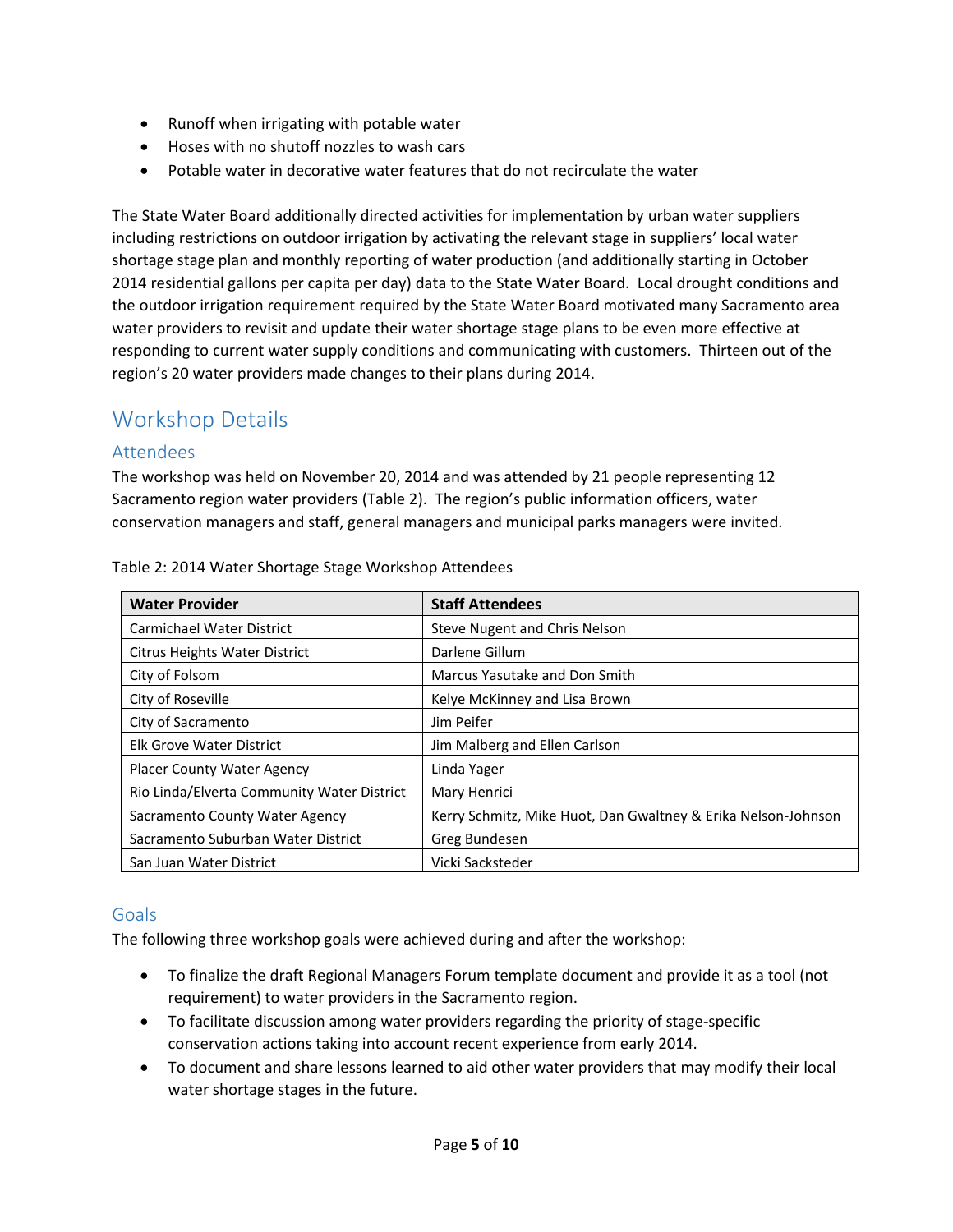#### <span id="page-6-0"></span>Agenda

The workshop agenda is provided below. It should be noted that the attendees did not prioritize conservation actions by stage. The workshop attendees were comfortable with including all suggested actions without ranking as all were seen as valuable with the understanding that all actions were part of an overall tool to assist water providers.

#### Water Shortage Stage Workshop

Regional Water Authority November 20, 2014

9:00-9:10 Introduction and history of project

9:10-9:30 Survey the room

- Why are you interested in this workshop?
- Has your water provider updated their water shortage stages in response to the drought?

#### 9:30-9:50 Lessons learned

- The cities of Folsom and Roseville will provide a 10 minute summary of their experience with updating their water shortage stages during the drought.
- 9:50-11:50 Gather additional conservation actions by stage to add to the template
	- This will be the focus of the workshop. We will walk through the provided template stage by stage to discuss the addition of conservation actions based on water provider experience. This will include a discussion about watering days/schedules.
- 11:50-12:20 Discussion about how and why to prioritize conservation actions for each stage
	- Prioritize conservation actions within each stage. There will be a discussion first and then each participate will be given the opportunity to vote.
- 12:20-12:50 Lunch/Vote Tally
- 12:50-1:30 Complete the template
	- We will reveal which conservation actions were identified as the priority actions per stage.
	- Wrap up with next steps. RWA will finalize the template and distribute out to all of the water providers to use as a tool to help assist with drought response.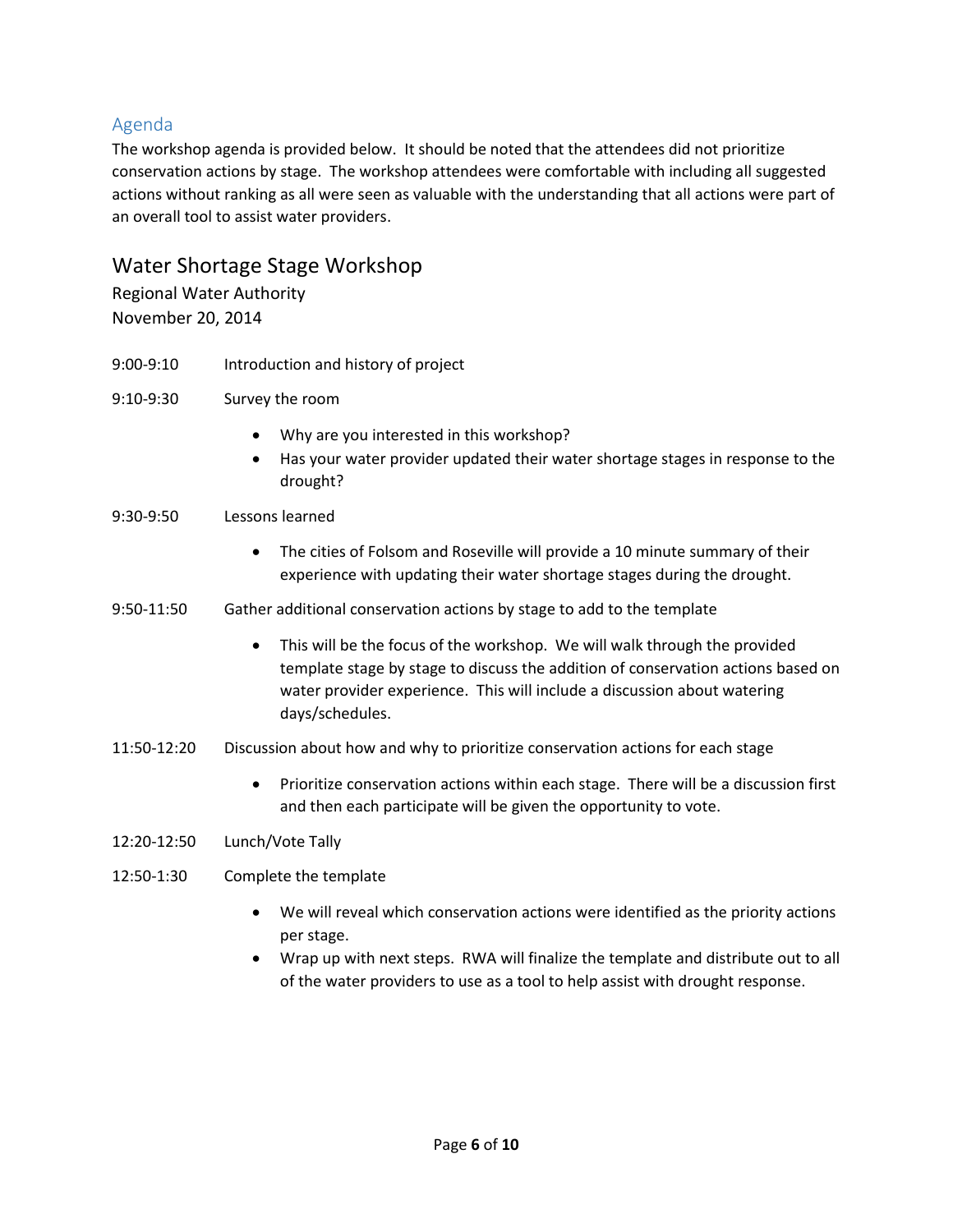#### <span id="page-7-0"></span>Assumptions

The workshop was facilitated under some basic assumptions described below that were presented and generally agreed upon by attendees.

- All work during the workshop would build upon the Regional Managers Forum template provided to attendees before and at the workshop.
- The attendees would focus on modifying stage percentages and conservation actions and would not drastically alter stage names and numbers.
- The resulting template and summary document would be utilized in the Sacramento region as a tool and would not be required for adoption by any water provider.

#### <span id="page-7-1"></span>Case Studies

The workshop featured two case studies that focused on updating and enforcing water shortage stages.

#### <span id="page-7-2"></span>City of Folsom

The City of Folsom updated its Water Conservation Ordinance during the last drought in 2009. The goal was to streamline enforcement by allowing water conservation staff to enforce the ordinance and impose penalties when warranted. Compliance became a term of service and fines were attached to the water bill. Currently Folsom's enforcement procedures recognize that parks and active sports fields are community assets. Parks and active sports fields are working with the City's Parks Department to achieve the desired percentage of water use reduction while preserving sports fields and trees in a safe condition. The goal is to coach to compliance, avoiding heavy handed enforcement, while mitigating economic damage as much as possible. To date this approach has been successful with Folsom's water customers regularly achieving water savings at or above 20%. In the future, the City is examining methods to focus more enforcement efforts on their mandatory percentage of water use reduction through data provided by their advanced metering infrastructure (AMI) technology.

#### <span id="page-7-3"></span>City of Roseville

In 2014, Roseville declared a Stage 2 drought condition requesting a 20% overall reduction in water use from its customers. To help residential customers better understand what a 20% reduction meant, the City modified its WaterInsight Program to create a baseline (average 2011-2013 monthly water usage) and compared that baseline to actual 2014 usage. This allowed the WaterInsight Program customer reports to calculate and offer a 20% goal for the current month as well as the next two months. The City required a 30% reduction from its commercial irrigation customers. To assist these customers, staff created monthly water budgets to gauge success using individual site performance and tracked collective water use. Additionally the City updated its Water Conservation Ordinance for the 2014 drought allowing for more flexibility for the Parks Department for landscape management. This enabled them to sacrifice unused sites and focus more attention on high use areas. The City also contracted with a security firm to perform water waste patrols on commercial sites during specified evening hours. Lastly the City implemented a 15% drought surcharge on the commodity/volumetric portion of the water bill. The surcharge supplemented declining revenues as well as provided a price signal to customers to reduce water use. The surcharge was designed to be cost neutral to a customer if they reduced use by the required amount. In other words, customers saving 20% should not see an increase in their water bill.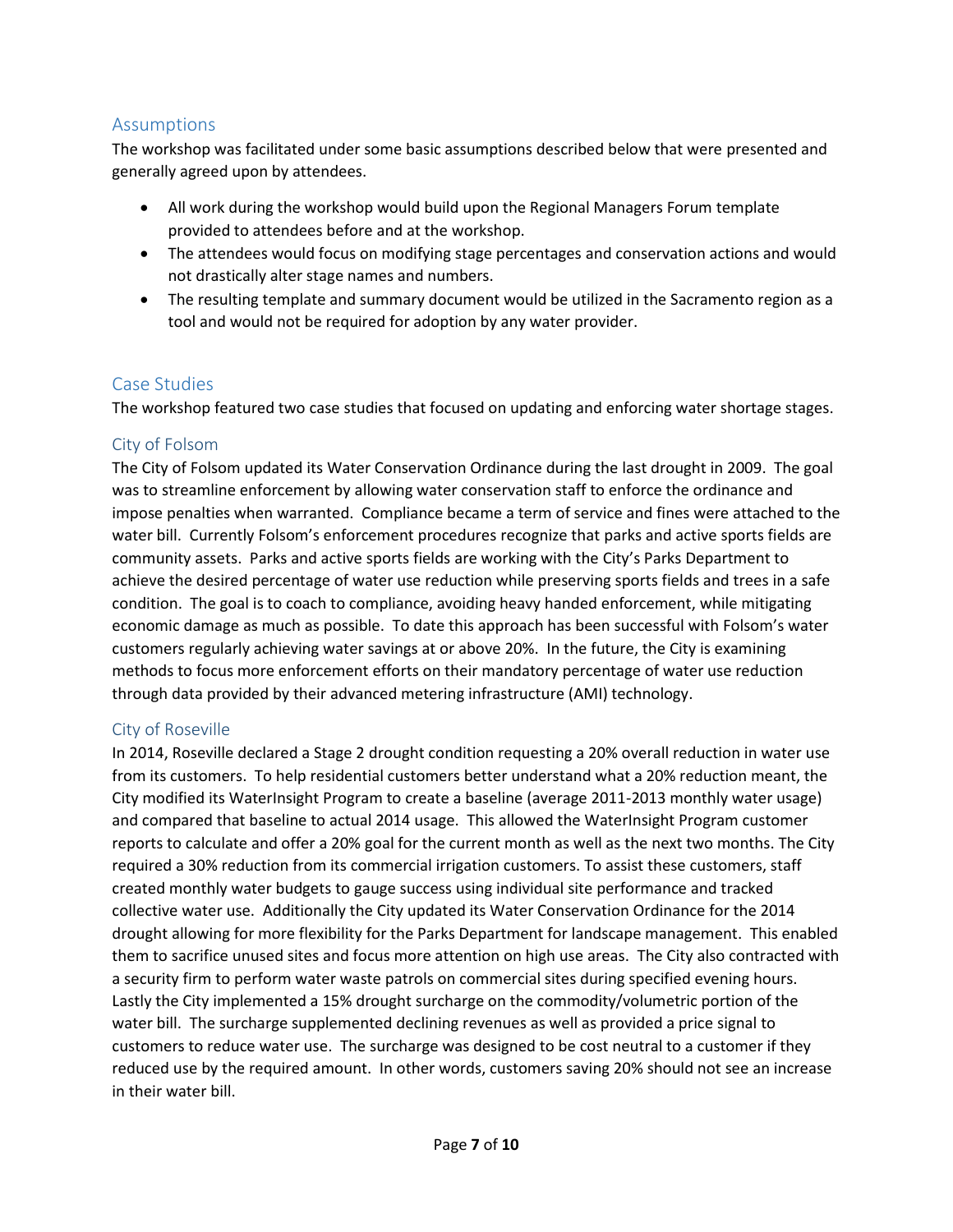# **Water Shortage Stage Template**

| <b>Water Shortage Stage Template</b> |                                                 |                                                      |                                                                                                                                       |  |
|--------------------------------------|-------------------------------------------------|------------------------------------------------------|---------------------------------------------------------------------------------------------------------------------------------------|--|
| <b>Stage</b>                         | <b>Public Announcement</b><br><b>Stage Name</b> | Recommended<br>Conservation<br>(Water Use Reduction) | <b>Suggested Actions</b>                                                                                                              |  |
| Normal                               | <b>Normal Conditions</b>                        | Use Water Efficiently                                | Fix leaks or faulty sprinklers promptly/within X day(s).                                                                              |  |
|                                      |                                                 |                                                      | Decorative water features (water fountains, etc.) must recirculate water and shall be leak proof.                                     |  |
|                                      |                                                 |                                                      | All landscapes shall be watered during cooler morning and evening hours to reduce evaporation and minimize landscape runoff.          |  |
|                                      |                                                 |                                                      | Landscape watering shall be confined to a user's property and shall not runoff onto adjacent properties, roadsides or gutters.        |  |
|                                      |                                                 |                                                      | No landscape watering shall occur while it is raining or snowing.                                                                     |  |
|                                      |                                                 |                                                      | Use a shutoff nozzle on hoses.                                                                                                        |  |
|                                      |                                                 |                                                      | Washing down impervious surfaces such as driveways and sidewalks is prohibited unless for public health and safety purposes.          |  |
|                                      |                                                 |                                                      | Unauthorized use of hydrants is prohibited. Authorization for use must be obtained from water supplier.                               |  |
|                                      |                                                 |                                                      | Commerical, industrial, institutional equipment must be properly maintained and in full working order.                                |  |
|                                      |                                                 |                                                      | Encourage customers to wash only full loads when washing dishes or clothes.                                                           |  |
|                                      |                                                 |                                                      | Encourage customers to use pool covers to minimize evaporation.                                                                       |  |
|                                      |                                                 |                                                      | Encourage restaurants to only serve water to customers on request.                                                                    |  |
| $\mathbf{1}$                         | Water Alert                                     | Up to 20%                                            | Fix leaks or faulty sprinklers within X day(s).                                                                                       |  |
|                                      |                                                 |                                                      | Require restaurants to only serve water to customers on request.                                                                      |  |
|                                      |                                                 |                                                      | No restrictions on landscape watering with non-potable water.                                                                         |  |
|                                      |                                                 |                                                      | Up to 3 days per week turf watering when using potable water. Plant containers, trees, shrubs and vegetable gardens may be watered    |  |
|                                      |                                                 |                                                      | additional days using only drip irrigation or hand watering.                                                                          |  |
| $\overline{2}$                       | <b>Water Warning</b>                            | Up to 30%                                            | Fix leaks or faulty sprinklers within X day(s).                                                                                       |  |
|                                      |                                                 |                                                      | Decorative water features that use potable water must be drained and kept dry.                                                        |  |
|                                      |                                                 |                                                      | Car washing is only permitted using a commercial carwash that recirculates water or by high pressure/low volume wash systems.         |  |
|                                      |                                                 |                                                      | Require a construction water use plan be submitted to the water supplier that addresses how impacts to existing water users will be   |  |
|                                      |                                                 |                                                      | mitigated (such as dust control).                                                                                                     |  |
|                                      |                                                 |                                                      | With the exception of landscapes watered with non-potable water, limit the installation of new landscaping to drought tolerant trees, |  |
|                                      |                                                 |                                                      | shrubs and groundcover. Prohibit installation of new turf or hydroseed. Customers may apply for a waiver to irrigate during an        |  |
|                                      |                                                 |                                                      | establishment period for the installation of new turf or hydroseed.                                                                   |  |
|                                      |                                                 |                                                      | <b>Warm/Dry Season</b>                                                                                                                |  |
|                                      |                                                 |                                                      | Up to two days per week turf watering when using potable water.                                                                       |  |
|                                      |                                                 |                                                      | Plant containers, trees, shrubs and vegetable gardens may be watered additional days using only drip irrigation or hand watering.     |  |
|                                      |                                                 |                                                      | Cool/Wet Season                                                                                                                       |  |
|                                      |                                                 |                                                      | Turf shall not be watered unless utilizing non-potable water during extended dry spells.                                              |  |
|                                      |                                                 |                                                      | Plant containers, trees, shrubs and vegetable gardens shall be watered only by drip irrigation or hand watering.                      |  |
| 3                                    | <b>Water Crisis</b>                             | Up to 40%                                            | Fix leaks or faulty sprinklers within X day(s).                                                                                       |  |
|                                      |                                                 |                                                      | Existing pools shall not be emptied and refilled using potable water unless required for public health and safety purposes.           |  |
|                                      |                                                 |                                                      | No new permits for pools will be issued.                                                                                              |  |
|                                      |                                                 |                                                      | No new landscape installations or renovations will be permitted.                                                                      |  |
|                                      |                                                 |                                                      | Previous waivers for watering during an establishment period will be revoked.                                                         |  |
|                                      |                                                 |                                                      | <b>Warm/Dry Season</b>                                                                                                                |  |
|                                      |                                                 |                                                      | Up to one day per week turf watering when using potable water.                                                                        |  |
|                                      |                                                 |                                                      | Plant containers, trees, shrubs and vegetable gardens may be watered additional days using only drip irrigation or hand watering.     |  |
|                                      |                                                 |                                                      | <b>Cool/Wet Season</b>                                                                                                                |  |
|                                      |                                                 |                                                      | Turf shall not be watered unless utilizing non-potable water during extended dry spells.                                              |  |
|                                      |                                                 |                                                      | Plant containers, trees, shrubs and vegetable gardens shall be watered only by drip irrigation or hand watering.                      |  |
| $\overline{a}$                       | <b>Water Emergency</b>                          | Up to 50%                                            | Water use for public health and safety purposes only.<br>$D \cap \cap \cap \cap \mathbb{Q}$                                           |  |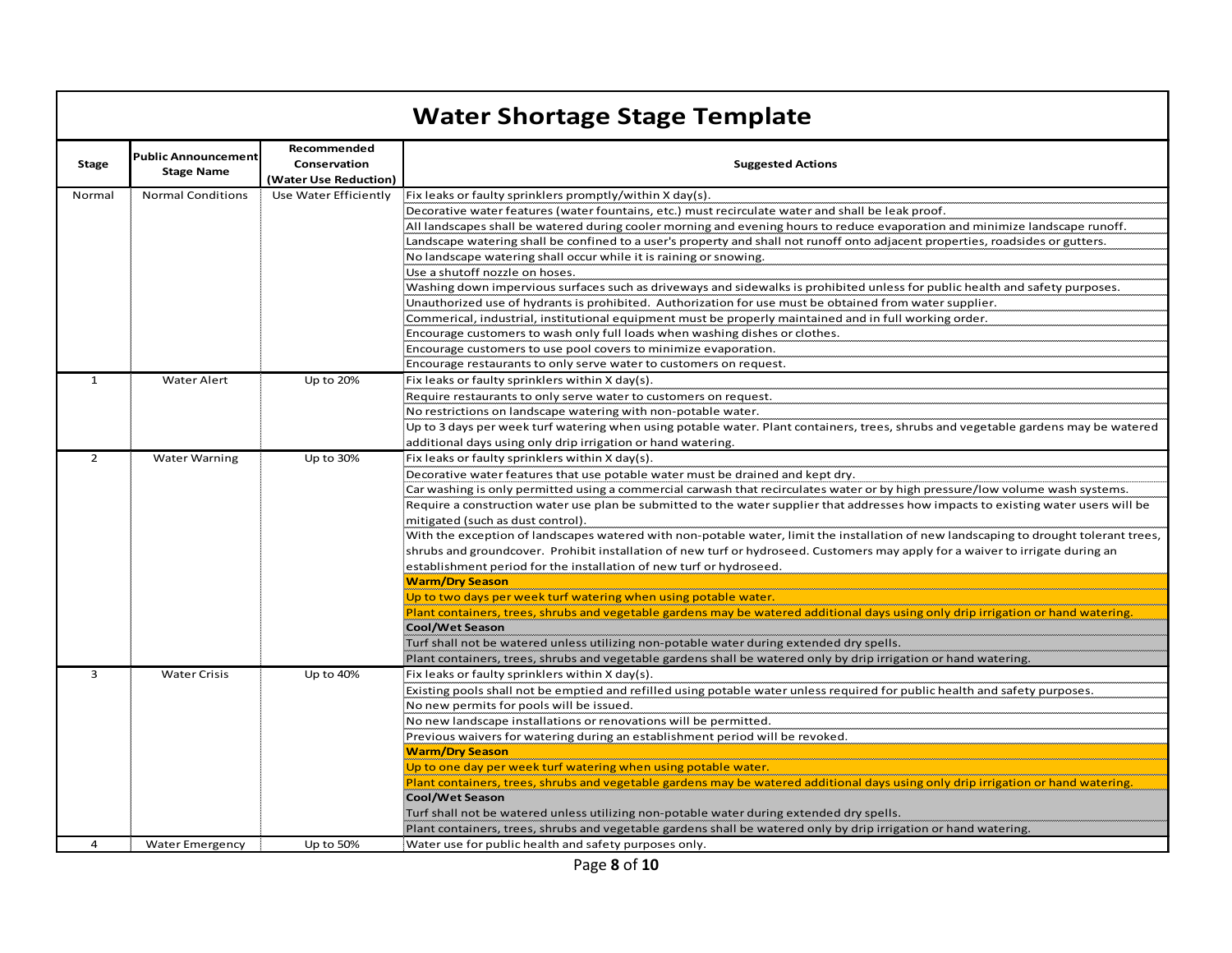### <span id="page-9-0"></span>Water Shortage Stage Template Commentary

**First and foremost the suggested actions listed above in the Water Shortage Stage Template are provided as a tool to assist water providers in the development of their water shortage contingency plans. Each water provider retains discretion in its selection of the specific language, actions and requirements to include in each stage of its water shortage contingency plan.** The Regional Water Authority and workshop attendees fully acknowledge that not all water providers in the region may be able to adopt this template language in whole or in part due to legal, local preference, water supply, and/or water demand reasons among others. The template is merely provided as a tool to assist water providers.

This template addresses some but not all components of water shortage stages. For this reason, water providers that choose to use this template will have to additionally customize it for completion. There are several areas for individual water provider customization including:

- Defining Warm/Dry and Cold/Wet seasons, such as Warm/Dry is March-October and Cold/Wet is November-February.
- Defining number of days customers have until leaks need to be fixed, currently represented by "X" in the template.
- Defining terms within the template such as water waste, establishment period, non-potable water, faulty sprinkler, decorative water features, runoff, etc. Some of these terms may be already defined in a water provider's local ordinances, however, some water providers may have to create definitions to accompany this template, if used and applicable.

Furthermore the template does not address enforcement strategies such as warnings, fines and penalties that may be associated with each stage. Enforcement will be determined by individual water providers in accordance with the departments, entities, or local powers that are responsible for such enforcement.

Water shortage stages are part of a broader water shortage contingency plan. Water shortage contingency plans are part of a water provider's broader urban water management plan. Water providers that supply water to over 3,000 customers or supply more than 3,000 acre feet annually must prepare and submit an urban water management plan to the California Department of Water Resources every five years. The next iteration of plans are for 2015. For more information on urban water management plans and water shortage contingency plans, visit the California Department of Water Resources' Urban Water Management webpage.<sup>2</sup>

Updating water shortage stages is a complex task that influences many different sectors within a water provider's service area, especially if service area boundaries overlap with multiple local government boundaries. The workshop attendees identified several areas for potential complication while using the template as a tool to update their water shortage contingency plans including:

- Conflicting and/or pre-existing local and county ordinances or practices
- Individual water provider Board/Council/Management preferences
- Changing state, regional and local policies and regulations

 $\overline{\phantom{a}}$ 

<sup>2</sup> www.water.ca.gov/urbanwatermanagement/